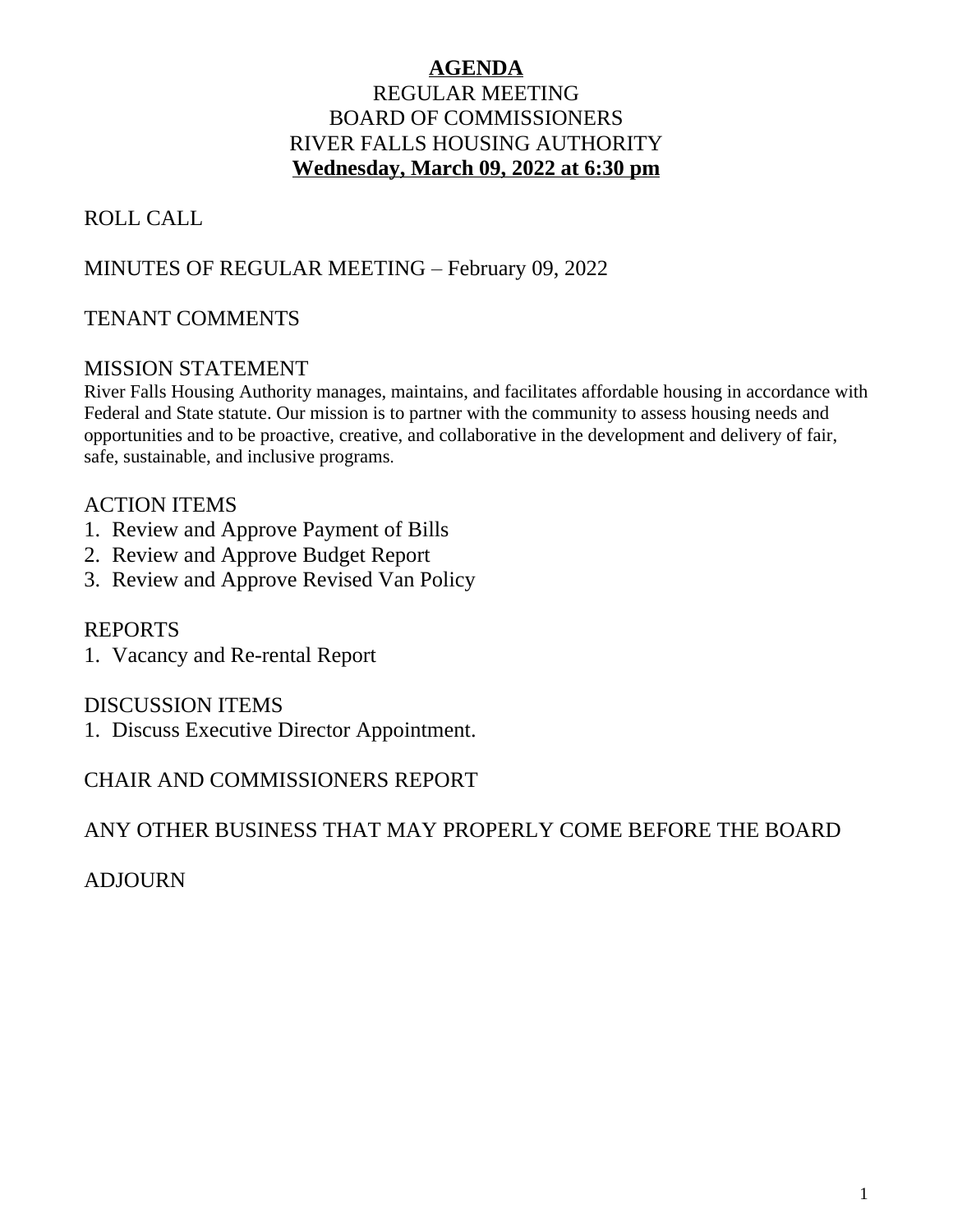Minutes of the Regular Meeting of the River Falls Housing Authority February 09, 2022, Chair Todd Bierstadt called the meeting to order at 6:30.

Present: Todd Bjerstedt, Matt Fitzgerald, Jacqueline Niccum, Jacob Proue, Jason Stroud Absent: None

Also Present: Peggy Chukel-Interim Director

**Tenant Comments**: No tenants were present

# ACTION ITEMS

- 1. Review and Approve Minutes of Jan Meeting: M/S/C-MF/JN
- 2. Review and Approve Payment of Bills: M/S/C-JN/JP
	- a. PC explained to new board members about the multiple entities, multiple Check Registers and "nomenclature" used to identify the various projects/properties by Tenants, Staff, Fee Accountants & the various agencies we report to
	- b. Going forward, check registers for the prior month will be included with the board packet, giving BOC more time to review. Registers for the current month will be presented at the Board meeting with checks  $&$  supporting documentation.
- 3. Review and Approve Budget Report: M/S/C-JP/MF
	- a. PC explained that some projects fall directly under the RFHA "umbrella" while properties with their own Tax ID #s have separate bank accounts  $\&$  are separate companies in QuickBooks. For ease of bookkeeping, all expenses attributable to multiple projects are paid by RFHA Operating account. At the end of each month the intercompany funds are allocated to the various projects via journal entry & the companies with separate bank accounts are charged for all the expenses paid on their behalf throughout the month, and reimburse the RFHA operating account via EFT.

## REPORTS

- 1. Vacancy and Re-rental Report: PC explained reason for 3 units with excessive turn-around time:
	- a. E211 was not modernized during the remodel as tenant was not able to comply
	- b. R105 was left in VERY poor condition
	- c. R202 Tnt declined on MI day, so PM had to start from scratch with new applicants
	- d. Waiting list section will be updated quarterly

## DISCUSSION ITEMS

- 1. The current Lead Tech/UTA Specialist (Jeff Hoffman) has requested to be considered for the Facilities Manager position when the current FM (Tad Jennings) retires at the end of March. TJ  $\&$ PC both agree that JH is more than qualified & he would be an excellent fit. Board deferred to PC decision.
- 2. Jason Stroud presented the City Attorney's findings regarding the Hybrid CDA Model. As State Statutes prohibit a Housing Authority E.D. from being employed by the city, other options for City & H.A. collaboration were presented and discussed. Board members will consider the various options & call a special meeting when ready to make a decision.

# OTHER:

- 1. The City has access to N95 masks, should any Housing Authority employee or tenant want one. Staff will notified & notices will be posted on all bulletin boards.
- 2. All BOC signed new Bank signatory forms.
- 3. PC will unsubscribe from various email notification services, as info has been deemed to be irrelevant or redundant.

# ADJOURN: 8:12

Respectfully submitted by P L Chukel, recording secretary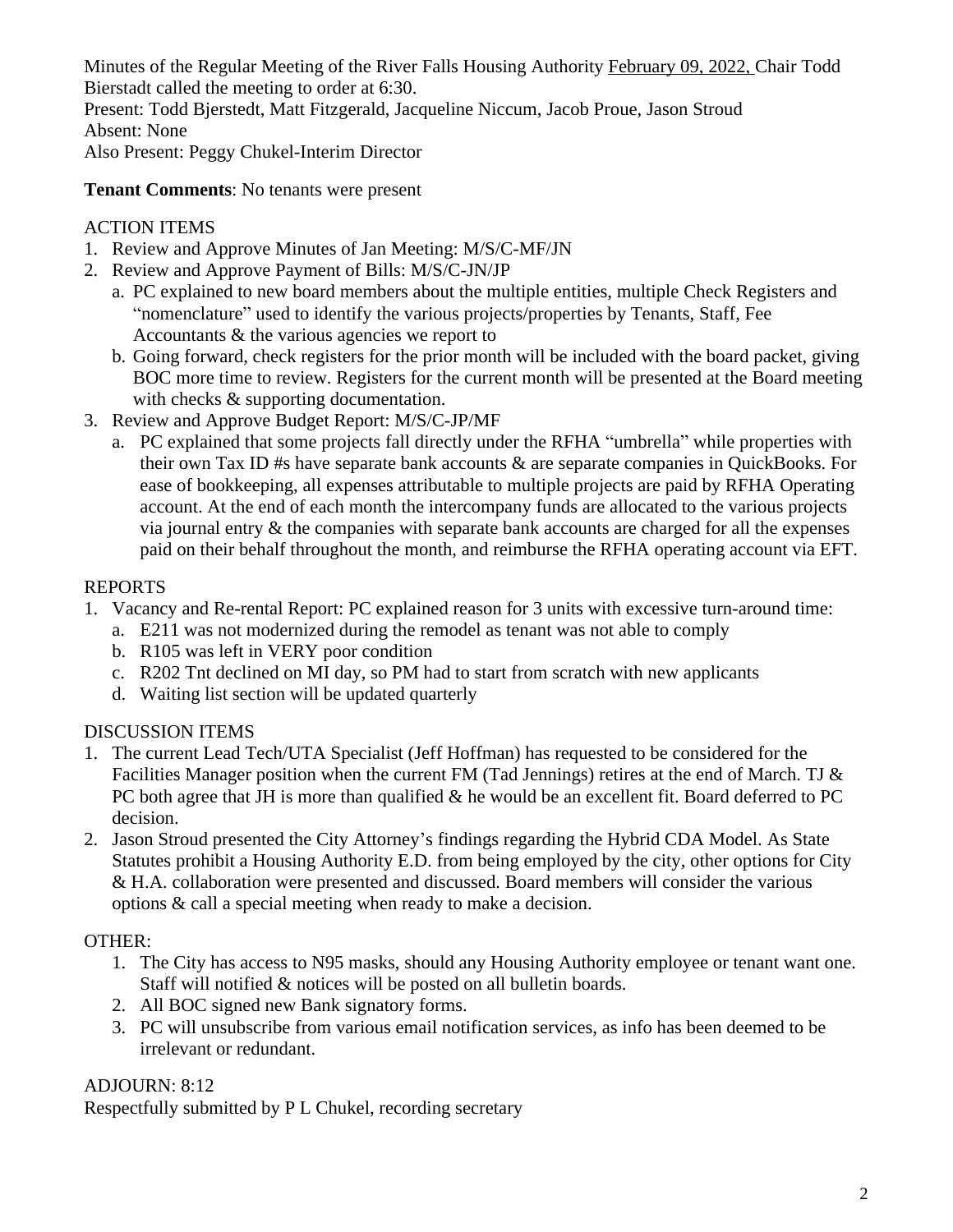### **MEMO**

| TO:   | <b>River Falls Housing Authority Board of Commissioners</b> |
|-------|-------------------------------------------------------------|
| FROM: | Peggy Chukel, Interim Director                              |
| RE:   | December Board of Commissioners Meeting                     |
| DATE: | March 09, 2022                                              |

### ACTION ITEMS

- 1. Review and Approve Payment of Bills (Attachment 1) Matt Fitzgerald will discuss as needed.
- 2. Review and Approve Budget Report (Attachment 2) Nothing out of the ordinary. All numbers are pretty close to budget. We did FINALLY get HUD to update their records with our new bank info & I am again able to draw CFP & OFND.
- 3. Review and Approve Revised Van Policy (Attachment 3) We have a van driver! She does not wish to an employee, prefers Subcontractor status. Also we have started offering (per tenant request) 1 trip per month to New Richmond  $& 2$  to Woodbury. I confirmed that it is legal  $& \infty$  covered by insurance. So we need to amend the Van Policy to address these 2 changes.

#### REPORTS

- 1. Vacancy and Re-rental Report (Attachment 4)
	- 427 Kennedy moved out on 02/28
	- 1369 E Division is moving out this weekend
	- 452 Griffey, 415 Kennedy & 111 Windmill are moving out 03/31
	- We have 2 applicants for BW107, so the unit should be occupied as of 04/01

#### DISCUSSION ITEMS

1. Discuss Executive Director Appointment – Jason Stroud will lead discussion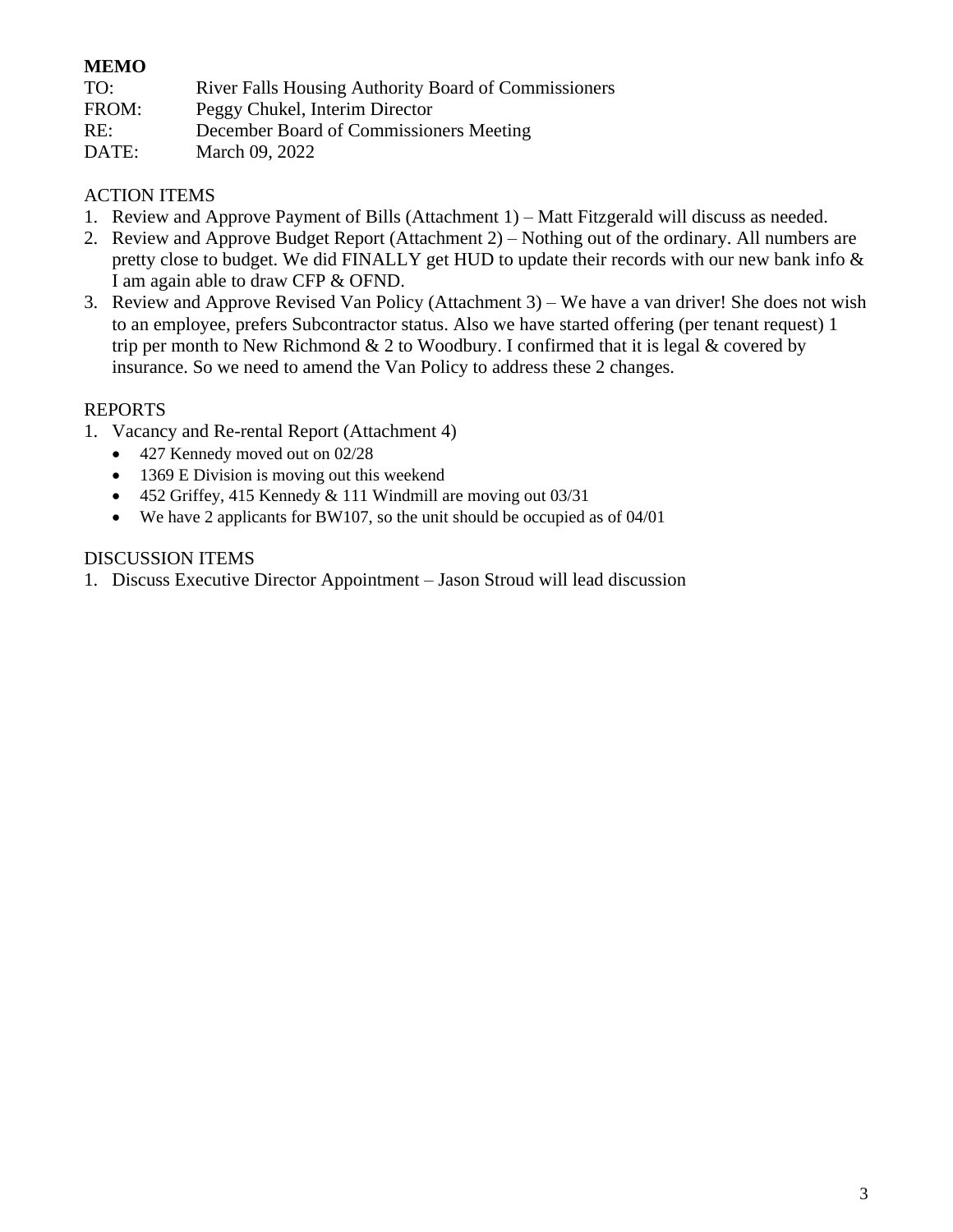#### Attachment 1

#### **River Falls Housing Authority Check Register As of February 28, 2022**

| Date     | <b>Num</b> | Name                    | Amount   |
|----------|------------|-------------------------|----------|
| 02/07/22 | 4121       | VanSomeren              | 113.69   |
| 02/08/22 | 4124       | Ace                     | 534.86   |
| 02/08/22 | 4125       | <b>Braun</b>            | 1,321.50 |
| 02/08/22 | 4126       | Chris Amdahl            | 161.00   |
| 02/08/22 | 4127       | Davee, John             | 77.00    |
| 02/08/22 | 4128       | Deweys                  | 333.65   |
| 02/08/22 | 4129       | Dey                     | 101.29   |
| 02/08/22 | 4130       | Drug Test               | 162.00   |
| 02/08/22 | 4131       | Granite                 | 712.57   |
| 02/08/22 | 4132       | <b>HD Supply</b>        | 216.45   |
| 02/08/22 | 4133       | JG                      | 4,665.00 |
| 02/08/22 | 4134       | Renovation Sys          | 4,218.06 |
| 02/08/22 | 4135       | Roberts                 | 485.00   |
| 02/08/22 | 4136       | <b>Sherwin Williams</b> | 659.84   |
| 02/08/22 | 4137       | Steiner                 | 3,150.58 |
| 02/08/22 | 4138       | <b>US Internet</b>      | 258.70   |
| 02/16/22 | 4139       | <b>Glen Hills</b>       | 2,225.00 |
| 02/16/22 | 4140       | <b>HUB 70</b>           | 160.00   |
| 02/16/22 | 4141       | Marko                   | 600.00   |
| 02/16/22 | 4142       | Roberts                 | 420.00   |
| 02/16/22 | 4143       | <b>Staples</b>          | 401.53   |
| 02/16/22 | 4144       | Steiner                 | 488.30   |
| 02/16/22 | 4145       | Swedes                  | 283.15   |
| 02/16/22 | 4146       | <b>WAHA</b>             | 70.00    |
| 02/16/22 | 4147       | Carahsoft               | 303.30   |
| 02/16/22 | 4148       | Clog UnBoggler          | 1,190.00 |
| 02/23/22 | 4149       | Vargas                  | 5.22     |
| 02/28/22 | 4150       | Evju, Karl O            | 1,575.00 |
| 02/28/22 | 4151       | Vargas, Magaly          | 1,318.06 |
| 02/28/22 | 4152       | Deweys                  | 437.31   |
| 02/28/22 | 4153       | <b>EPM</b>              | 74.00    |
| 02/28/22 | 4154       | <b>HARRG 15082</b>      | 2,070.00 |
| 02/28/22 | 4155       | HAI 15095               | 5,821.00 |
| 02/28/22 | 4156       | <b>HD Supply</b>        | 104.99   |
| 02/28/22 | 4157       | <b>Renovation Sys</b>   | 1,337.92 |
| 02/28/22 | 4158       | Roberts                 | 465.00   |
| 02/28/22 | 4159       | <b>Sherwin Williams</b> | 169.96   |
| 02/28/22 | 4160       | Shred Right             | 77.57    |
| 02/28/22 | 4161       | Steiner                 | 183.80   |
| 02/28/22 | 4162       | StarTech                | 1,290.00 |
| 02/28/22 | 4163       | <b>State Farm</b>       | 8,081.00 |
| 02/28/22 | 4164       | Glen Hills              | 480.00   |
| 02/28/22 | 4165       | 01 LIFE                 | 199.54   |
| 02/01/22 | 220200     | <b>FNB</b>              | 70.01    |
| 02/01/22 | 220201     | 247                     | 44.90    |
| 02/01/22 | 220202     | RFSB14                  | 5,107.08 |
| 02/01/22 | 220203     | RFSB15                  | 2,077.00 |
| 02/01/22 | 220204     | RFSB16                  | 159.55   |
| 02/11/22 | 220205     | CAS                     | 100.00   |
| 02/11/22 | 220206     | Comcast                 | 181.00   |
| 02/23/22 | 220207     | Comcast                 | 616.65   |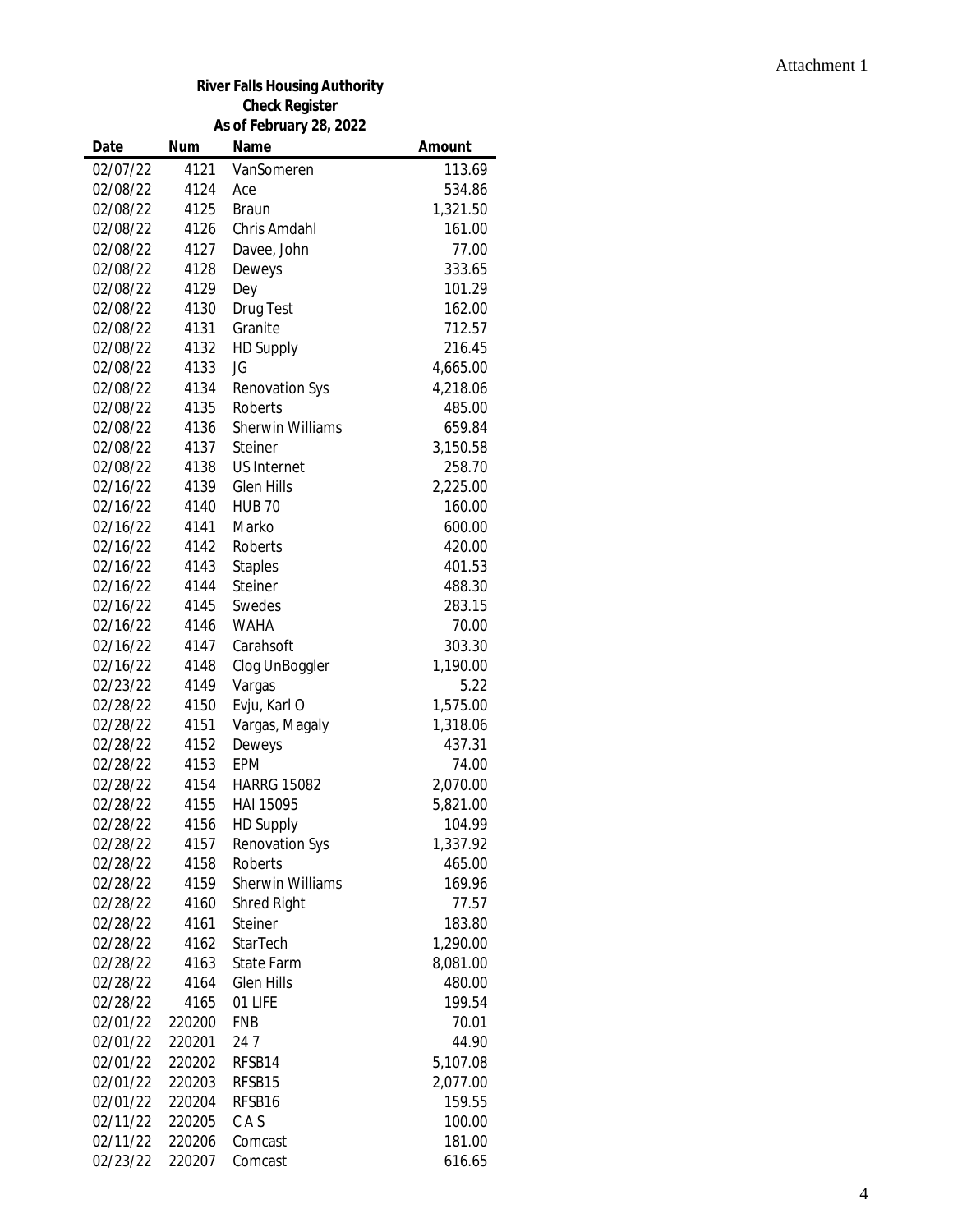| 02/11/22 | 220208 | <b>Hawkins</b>         | 1,561.00   |
|----------|--------|------------------------|------------|
| 02/11/22 | 220209 | Waste Mgmt             | 1,592.90   |
| 02/20/22 | 220210 | <b>RICOH</b>           | 151.65     |
| 02/10/22 | 220211 | CapitalOne             | 3,392.89   |
| 02/28/22 | 220212 | Annett, Roselyn M      | 2,088.88   |
| 02/28/22 | 220213 | Chukel, Peggy L        | 3,866.46   |
| 02/28/22 | 220214 | Hoffman, Jeffrey A     | 2,463.45   |
| 02/28/22 | 220215 | Jennings, Talbot R     | 3,839.57   |
| 02/28/22 | 220216 | Marson, Shannon J      | 920.15     |
| 02/28/22 | 220217 | OBrien, Brandon C      | 2,018.74   |
| 02/28/22 | 220218 | Schendel, Susan G      | 1,130.30   |
| 02/28/22 | 220219 | VanSomeren, Samantha K | 3,280.22   |
| 02/28/22 | 220220 | VanSomeren             | 41.76      |
| 02/28/22 | 220221 | 02 DOR                 | 1,016.71   |
| 02/28/22 | 220222 | 03 EFTPS               | 6,927.60   |
| 02/28/22 | 220223 | 04 WRS                 | 3,716.51   |
| 02/28/22 | 220224 | 05 HEALTH              | 6,395.76   |
| 02/28/22 | 220225 | 06 HAS                 | 1,225.00   |
| 02/26/22 | 220226 | PB Lease               | 142.53     |
| 02/26/22 | 220227 | PB Supplies            | 242.22     |
| 02/26/22 | 220228 | <b>PB Supplies</b>     | 26.99      |
| 02/28/22 | 220229 | FNB                    | 20.00      |
|          |        |                        | 101,420.32 |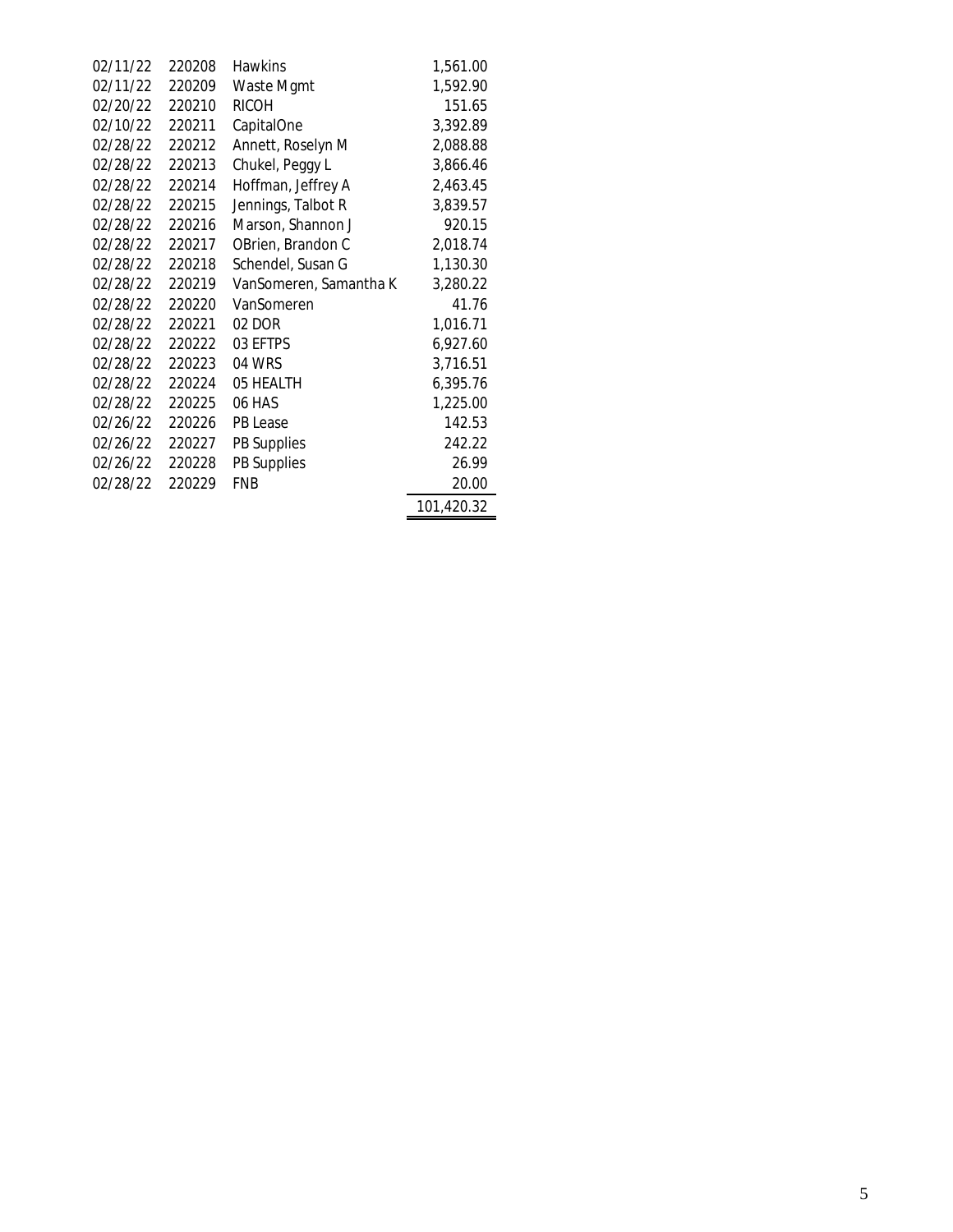#### **Voucher Check Register As of February 28, 2022**

| Date     | <b>Num</b> | Name              | Amount    |
|----------|------------|-------------------|-----------|
| 02/01/22 | 220201     | 1300              | 2,809.00  |
| 02/01/22 | 220202     | Anderson          | 614.00    |
| 02/01/22 | 220203     | Aurora            | 1,759.38  |
| 02/01/22 | 220204     | <b>Beadles</b>    | 2,738.00  |
| 02/01/22 | 220205     | Berg              | 1,698.00  |
| 02/01/22 | 220206     | Betzold           | 1,617.00  |
| 02/01/22 | 220207     | Boisclair         | 1,699.00  |
| 02/01/22 | 220208     | Burt              | 1,350.00  |
| 02/01/22 | 220209     | CityRF            | 972.00    |
| 02/01/22 | 220210     | Depot             | 1,306.00  |
| 02/01/22 | 220211     | Dodge             | 1,501.00  |
| 02/01/22 | 220212     | Eau Claire Realty | 949.00    |
| 02/01/22 | 220213     | Fairfax           | 1,267.24  |
| 02/01/22 | 220214     | Granfors          | 601.00    |
| 02/01/22 | 220215     | Hanson            | 712.00    |
| 02/01/22 | 220216     | Knigge            | 1,147.00  |
| 02/01/22 | 220217     | Kubiak            | 525.00    |
| 02/01/22 | 220218     | Kusilek           | 900.00    |
| 02/01/22 | 220219     | Landmark          | 2,094.00  |
| 02/01/22 | 220220     | Larson            | 1,070.00  |
| 02/01/22 | 220221     | LSI               | 3,102.00  |
| 02/01/22 | 220222     | Morrow            | 725.00    |
| 02/01/22 | 220223     | Olmsted           | 3,056.06  |
| 02/01/22 | 220224     | Penkert           | 1,826.00  |
| 02/01/22 | 220225     | RFHA EB           | 951.00    |
| 02/01/22 | 220226     | <b>RFHA OP</b>    | 397.00    |
| 02/01/22 | 220227     | Ross              | 873.00    |
| 02/01/22 | 220228     | Schuster          | 1,446.00  |
| 02/01/22 | 220229     | Simonet           | 1,352.00  |
| 02/01/22 | 220230     | Traynor           | 312.00    |
| 02/01/22 | 220231     | <b>URP Burke</b>  | 140.00    |
| 02/01/22 | 220232     | Gustafson, Sheila | 153.00    |
| 02/01/22 | 220233     | <b>URP Hall</b>   | 18.00     |
| 02/01/22 | 220234     | <b>URP Hudson</b> | 12.00     |
| 02/01/22 | 220235     | <b>URP Zeroth</b> | 2.00      |
| 02/01/22 | 220236     | Vandervorst       | 313.00    |
| 02/01/22 | 220237     | <b>WMP</b>        | 1,246.00  |
| 02/01/22 | 220238     | Young             | 1,498.00  |
| 02/02/22 | 220239     | <b>RFHA</b>       | 100.00    |
| 02/28/22 | 220339     | <b>RFHA</b>       | 4,085.33  |
| 02/28/22 | 220340     | <b>FNB</b>        | 20.00     |
|          |            |                   | 48,956.01 |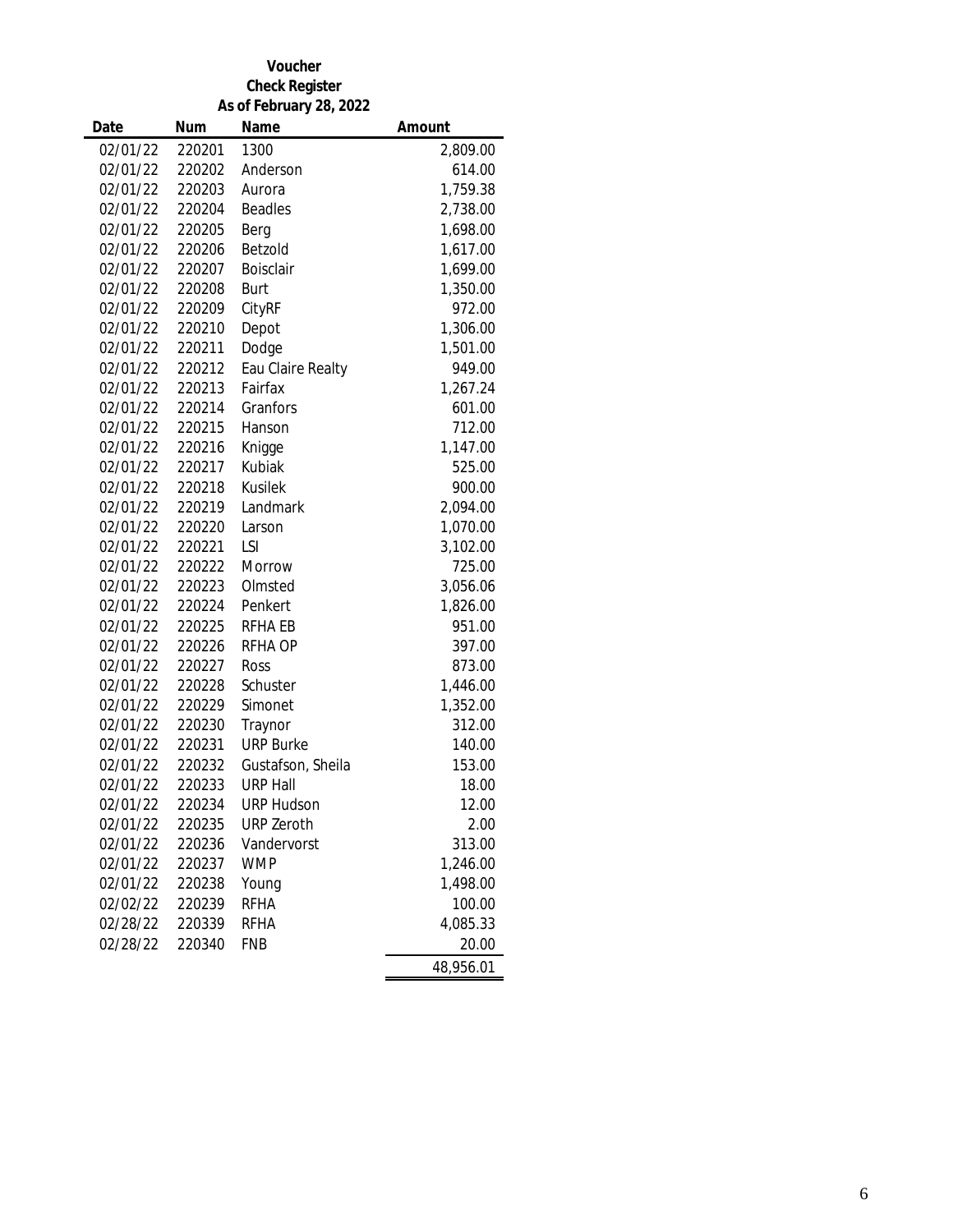### **WINDMILL PLACE, LLC**

**Check Register**

**As of February 28, 2022**

| Date                    | Num | Name                         | Amount    |
|-------------------------|-----|------------------------------|-----------|
|                         |     | 02/01/22 220201 FNB-Res Acct | 756.29    |
| 02/01/22 220202 FNB-NP  |     |                              | 6,121.96  |
| 02/07/22 220203 Comcast |     |                              | 93.00     |
| 02/28/22 220204 RFHA    |     |                              | 7.349.73  |
|                         |     |                              | 14,320.98 |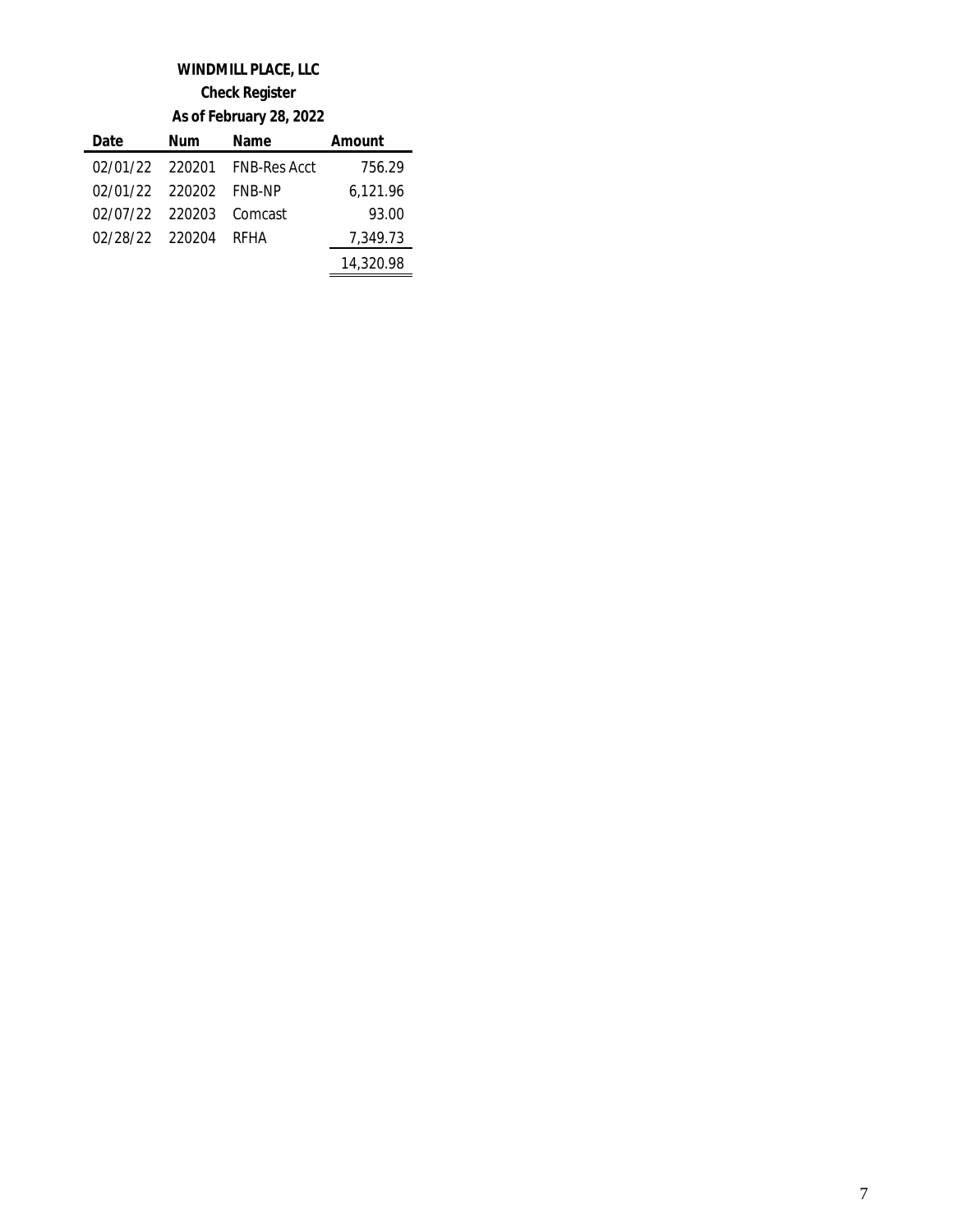| HOUSING AUTHORITY BUDGET REPORT FOR March 2022 Board Meeting |                |                 |              |        |            |  |
|--------------------------------------------------------------|----------------|-----------------|--------------|--------|------------|--|
| Year Ending June 2022                                        |                |                 |              |        |            |  |
|                                                              | February       | $\underline{8}$ | Months at:   | 67%    |            |  |
|                                                              | <b>HUD/RVM</b> | E/B             | <b>OAKPK</b> | 4PLX   | <b>WMP</b> |  |
|                                                              |                |                 |              |        | 17%        |  |
| Income                                                       |                |                 |              |        |            |  |
| <b>Budget</b>                                                | 594,497        | 480,366         | 155,209      | 34,622 | 236,252    |  |
| To Date                                                      | 302,240        | 307,939         | 99,649       | 23,902 | 18,846     |  |
| Percent                                                      | 50.84%         | 64.11%          | 64.20%       | 69.04% | 7.98%      |  |
| <b>Admin</b>                                                 |                |                 |              |        |            |  |
| <b>Budget</b>                                                | 182,058        | 161,829         | 55,010       | 10,348 | 41,670     |  |
| To Date                                                      | 98,854         | 107,203         | 35,811       | 6,860  | 3,063      |  |
| Percent                                                      | 54.00%         | 66.00%          | 65.10%       | 66.29% | 7.35%      |  |
| <b>Utilities</b>                                             |                |                 |              |        |            |  |
| <b>Budget</b>                                                | 105,600        | 87,850          | 20,200       | 9,425  | 27,420     |  |
| To Date                                                      | 61,912         | 50,726          | 10,810       | 4,921  | 1,700      |  |
| Percent                                                      | 58.63%         | 57.74%          | 53.51%       | 52.21% | 6.20%      |  |
| <b>Maint</b>                                                 |                |                 |              |        |            |  |
| <b>Budget</b>                                                | 194,084        | 108,261         | 36,300       | 4,614  | 64,044     |  |
| To Date                                                      | 123,555        | 64,276          | 19,973       | 3,366  | 2,850      |  |
| Percent                                                      | 64.00%         | 59.37%          | 55.02%       | 72.95% | 4.45%      |  |
| <b>Ins/Taxes</b>                                             |                |                 |              |        |            |  |
| <b>Budget</b>                                                | 44,150         | 47,510          | 14,575       | 2,390  | 17,296     |  |
| To Date                                                      | 29,706         | 28,637          | 8,199        | 1,165  | 724        |  |
| Percent                                                      | 67.28%         | 60.28%          | 56.26%       | 48.74% | 4.19%      |  |
| Mortgage & Fees                                              |                |                 |              |        |            |  |
| <b>Budget</b>                                                |                |                 | 2,546        | 4,868  | 172,750    |  |
| To Date                                                      |                |                 | 1,697        | 3,245  | 11,895     |  |
| Percent                                                      |                |                 | 66.67%       | 66.67% | 6.89%      |  |
| <b>Trx to Reserves</b>                                       |                |                 |              |        |            |  |
| <b>Budget</b>                                                |                | 61,285          | 24,924       | 1,915  | 9,075      |  |
| To Date                                                      |                | 40,857          | 16,616       | 1,276  | 1,513      |  |
| Percent                                                      |                | 66.67%          | 66.67%       | 66.67% | 16.67%     |  |
| <b>Net</b>                                                   | (229)          | 6,537           | 6,542        | 3,068  | (2,899)    |  |
| Investments                                                  |                |                 |              |        |            |  |
| Operating                                                    | 86,098         | 94,195          | 11,559       | 13,493 | 42,909     |  |
| Reserve                                                      |                | 325,306         | 80,697       | 29,156 | 105,839    |  |
| Other                                                        | 7,260          | 31,095          | 9,549        | 1,461  | 52,741     |  |
| Sec Dep                                                      | 25,873         | 27,005          | 8,624        | 2,085  | 8,100      |  |
| CFP 2021                                                     | 122,609        |                 |              |        |            |  |
| Mgmt Fund                                                    | 389,678        |                 |              |        |            |  |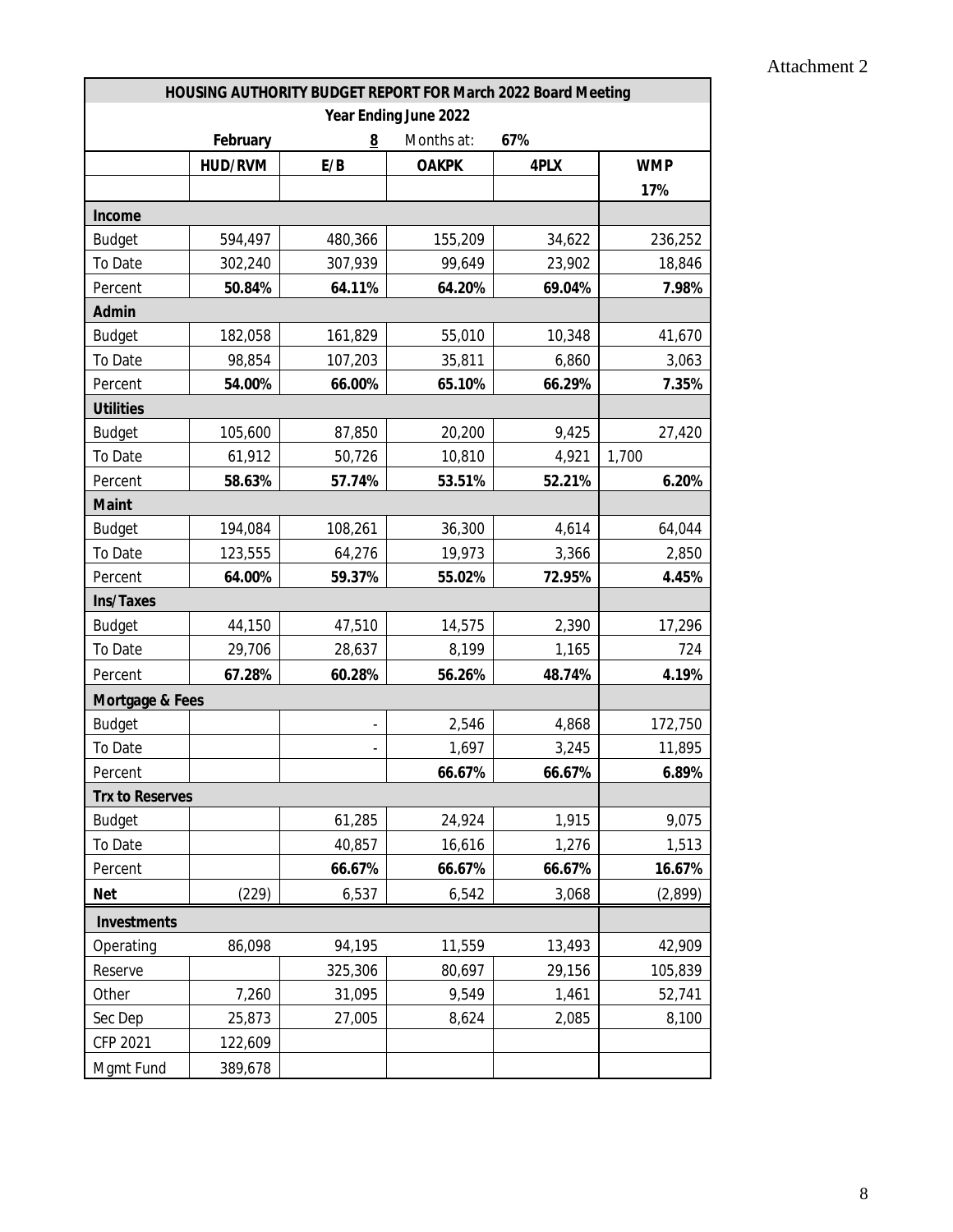### **Van Use Policy**

- 1) Only Housing Authority employees authorized individuals are authorized to drive the company van. Drivers must have a valid driver's license.
- 2) Trips are limited to a  $\frac{12-25}{2}$  mile radius of River Falls.
- 3) Trips must be available to all residents.
- 4) Only Management will schedule trips and make arrangements with the driver.
- 5) Drivers must follow scheduled routes/stops for weekly van trips.
- 6) Riders must be able to board and dismount safely and must refrain from distracting the driver while in the van.
- 7) Riders are responsible for removing all of their items when they exit the van. Neither the driver nor River Falls Housing Authority is responsible for items lost or left behind.